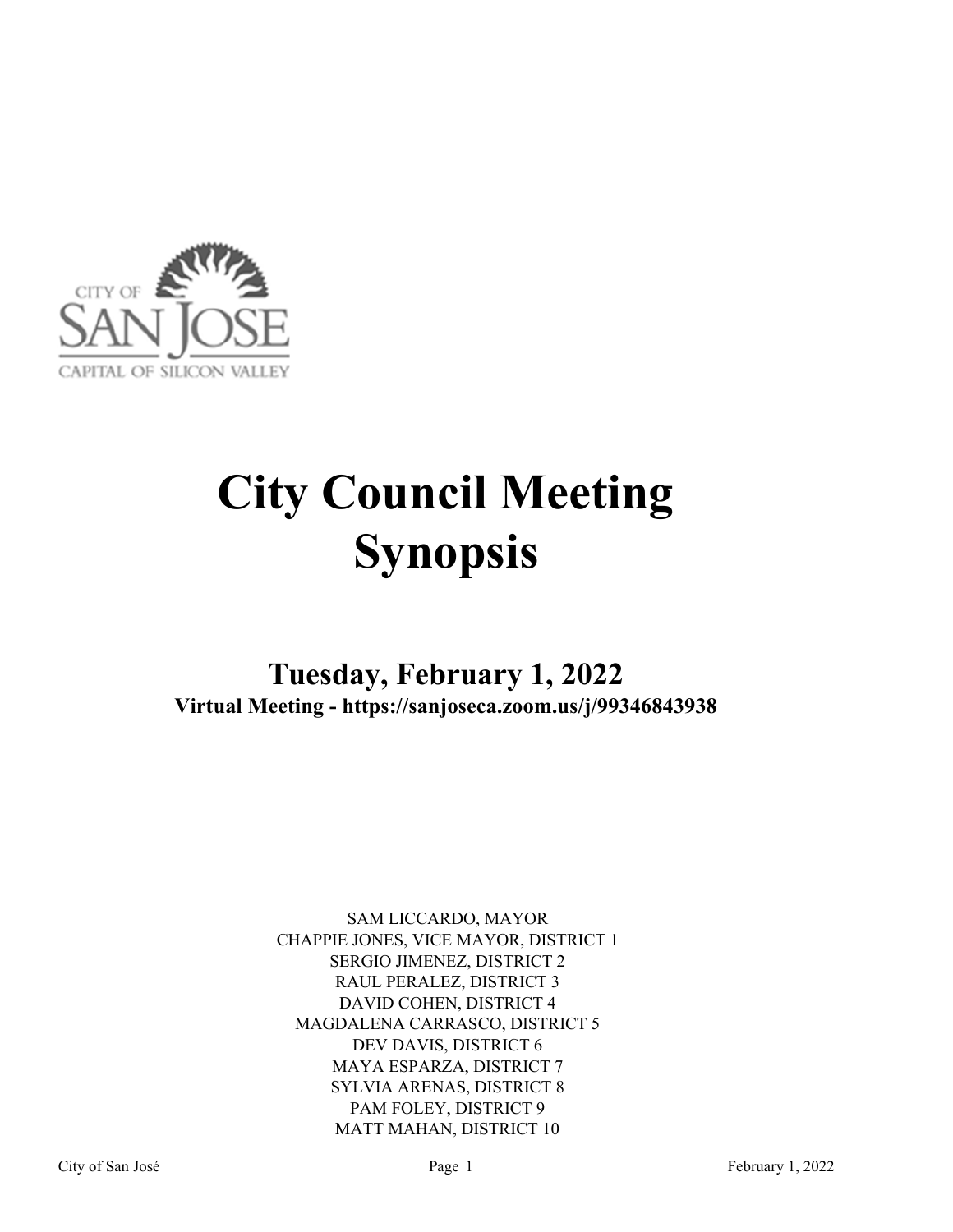

## **\* COVID-19 NOTICE \***

 Consistent with AB 361 and City of San Jose Resolution Nos. 79485, 80237, 80266, 80290, 80323, and 80343, Councilmembers will be teleconferencing from remote locations.

• Call to Order and Roll Call

**9:30 a.m.- Closed Session, Call to Order. Councilmembers Absent: Arenas.**

**1:31 p.m.- Regular Session. Councilmembers Present: All present virtually.**

## **• Pledge of Allegiance**

 **Mayor Sam Liccardo led the Pledge of Allegiance.**

## **• Invocation (District 2)**

**Founder and Executive Director of Saved by Nature, Richard Tejeda offered the invocation.** 

## **• Orders of the Day**

 **The Orders of the Day were approved.** 

## **• Closed Session Report**

 **None provided.** 

## **1. CEREMONIAL ITEMS**

### **1.1 Presentation of a proclamation recognizing Heart Month. (Davis)**

Councilmember Dev Davis introduced Dionisio Palencia from the American Heart Association and spoke on the importance of this Proclamation. A commendation was issued to Senior Community Impact Director, Health Care Systems, from the American Heart Association, Dionisio Palencia.

### **1.2 Presentation of a proclamation recognizing Lunar New Year. (Arenas)**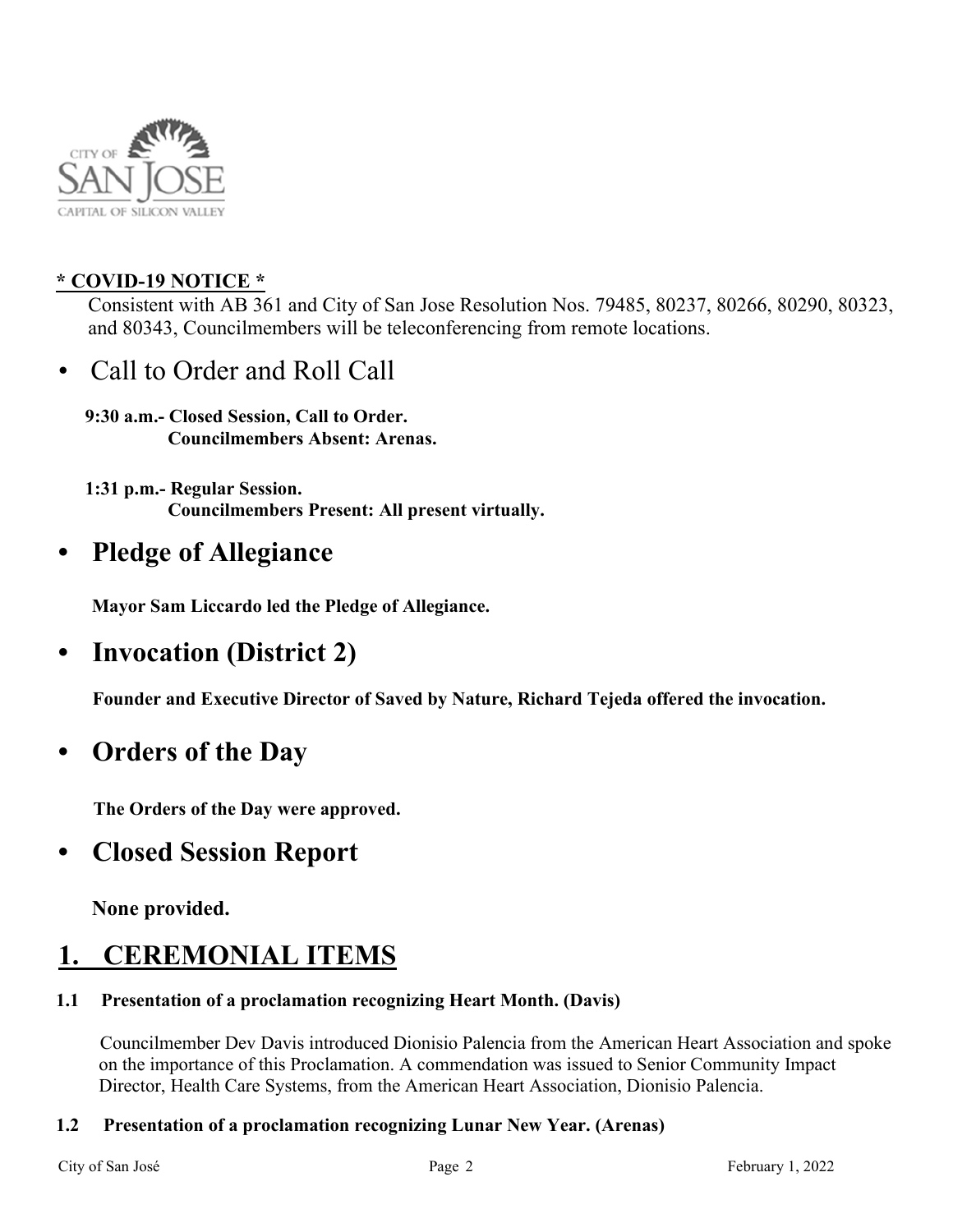Councilmember Sylvia Arenas introduced representatives from the Vietnamese Cultural Tet Committee and spoke on the importance of this Proclamation. A commendation was issued to the Vietnamese Cultural Tet Committee on behalf of Lillian H. Dang, who sits on the committee organizing the Lunar New Year festival in San José.

## **2. CONSENT CALENDAR**

## **2.1 22-105 Approval of City Council Minutes.**

(a) City Council Regular Meeting Minutes of February 9, 2021. (b) City Council Special Meeting - City Roadmap from COVID to Recovery Minutes of February 25, 2021. (c) City Council Regular Meeting Minutes of March 2, 2021. (d) City Council Study Session - Pension Obligation Financing Options of April 23, 2021. CEQA: Not a Project, File No. PP17-009, Staff Reports, Assessments, and Annual Reports, and Informational Memos that involve no approvals of any City action.

Action: The City Council Minutes were approved. (11-0.)

- **2.2 Final Adoption of Ordinances.**
- **2.3 Approval of Council Committee Minutes.**
- **2.4 Mayor and Council Excused Absence Requests.**
- **2.5 City Council Travel Reports.**
- **2.6 Report from the Council Liaison to the Retirement Boards.**

### **2.7 22-082 Master Consultant Agreement with Woodard and Curran, Inc. to Provide Engineering Analysis, Design, Construction Management, and Environmental Consulting Services for Various Storm and Sanitary Sewer System Improvement Projects.**

Approve the First Amendment to the Master Consultant Agreement with Woodard and Curran, Inc. for engineering analysis, design, construction management and environmental consulting services for various storm and sanitary sewer system improvement projects, extending the term of the agreement from January 31, 2022 to January 31, 2025, with no increase to the maximum compensation. CEQA: Not a Project, File No. PP17-002, Consultant services for design, study, inspection, or other professional services with no commitment to future action; and File No. PP17-003, Agreements/Contracts (New or Amended) resulting in no physical changes to the environment. (Public Works)

Action: The First Amendment to the Master Consultant Agreement with Woodard and Curran, Inc. was approved. (11-0.)

## **2.8 22-083 Master Consultant Agreement with HDR Engineering, Inc. to Provide Engineering Analysis, Design, Construction Management, and Environmental Consulting Services for Various Storm and Sanitary Sewer System Improvement Projects.**

Approve the First Amendment to the Master Consultant Agreement with HDR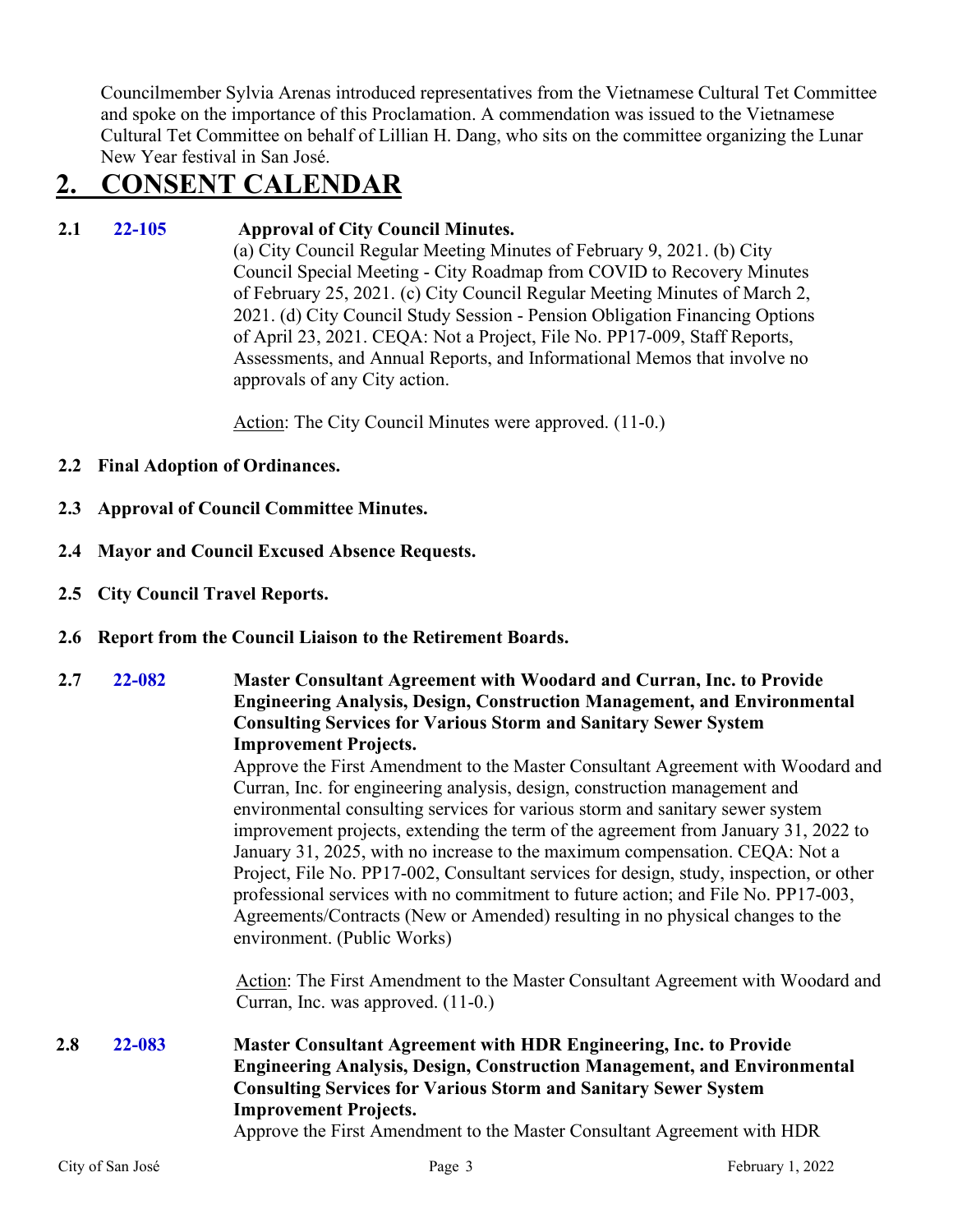|                 |        | Engineering, Inc. for engineering analysis, design, construction management and<br>environmental consulting services for various storm and sanitary sewer system                                                                                                                                                                                                                                                                                                                                                                                                                                                                                                                                                                                                                                                                                                                                                                                                                                                                                                                                                                                     |
|-----------------|--------|------------------------------------------------------------------------------------------------------------------------------------------------------------------------------------------------------------------------------------------------------------------------------------------------------------------------------------------------------------------------------------------------------------------------------------------------------------------------------------------------------------------------------------------------------------------------------------------------------------------------------------------------------------------------------------------------------------------------------------------------------------------------------------------------------------------------------------------------------------------------------------------------------------------------------------------------------------------------------------------------------------------------------------------------------------------------------------------------------------------------------------------------------|
| $2.8$ (Cont'd.) |        | (Item Continued on the Next Page)                                                                                                                                                                                                                                                                                                                                                                                                                                                                                                                                                                                                                                                                                                                                                                                                                                                                                                                                                                                                                                                                                                                    |
|                 |        | improvement projects, extending the term of the agreement from January 31, 2022 to<br>January 31, 2025, with no increase to the maximum compensation. CEQA: Not a<br>Project, File No. PP17-002, Consultant services for design, study, inspection, or other<br>professional services with no commitment to future action; and File No. PP17-003,<br>Agreements/Contracts (New or Amended) resulting in no physical changes to the<br>environment. (Public Works)                                                                                                                                                                                                                                                                                                                                                                                                                                                                                                                                                                                                                                                                                    |
|                 |        | Action: The First Amendment to the Master Consultant Agreement with HDR<br>Engineering, Inc. was approved. (11-0.)                                                                                                                                                                                                                                                                                                                                                                                                                                                                                                                                                                                                                                                                                                                                                                                                                                                                                                                                                                                                                                   |
| 2.9             | 22-084 | <b>Master Consultant Agreement with GHD, Inc. to Provide Environmental</b><br><b>Consultant Services for Various Types of City Capital Improvement Projects,</b><br>such as Storm and Sanitary Sewer System. Landscape Architecture, City<br><b>Facility, and Roadway Improvement Projects.</b><br>Approve the First Amendment to the Master Consultant Agreement with GHD, Inc. for<br>environmental consulting services for various types of City capital improvement<br>projects, storm and sanitary system, landscape architecture, City facility, and roadway<br>improvement projects, extending the term of the agreement from January 31, 2022 to<br>January 31, 2025, with no increase to the maximum compensation. CEQA: Not a<br>Project, File No. PP17-002, Consultant services for design, study, inspection, or other<br>professional services with no commitment to future action; and File No. PP17-003,<br>Agreements/ Contracts (New or Amended) resulting in no physical changes to the<br>environment. (Public Works)<br>Action: The First Amendment to the Master Consultant Agreement with GHD, Inc. was<br>approved. $(11-0.)$ |
| 2.10            | 22-101 | Retroactive Approval of Job Fair Sponsored by Council District 5 as a City<br><b>Council Sponsored Special Event to Expend City Funds and Accept Donations</b><br>of Materials and Services for the Event.<br>As recommended by the Rules and Open Government Committee on January 19, 2022:<br>(a) Retroactively approve the Job Fair scheduled on January 15, 2022 as a City Council<br>sponsored Special Event and approve the expenditure of funds; and (b) Approve and<br>accept donations from various individuals, businesses, or community groups to support<br>the event. CEQA: Not a Project, File No. PP17-011, Temporary Special Events<br>resulting in no changes to the physical environment. (Carrasco) [Rules Committee]<br>referral 1/19/2022 - Item G.1.a]<br>Action: The City Council sponsored Special Event was retroactively approved.<br>$(11-0.)$                                                                                                                                                                                                                                                                            |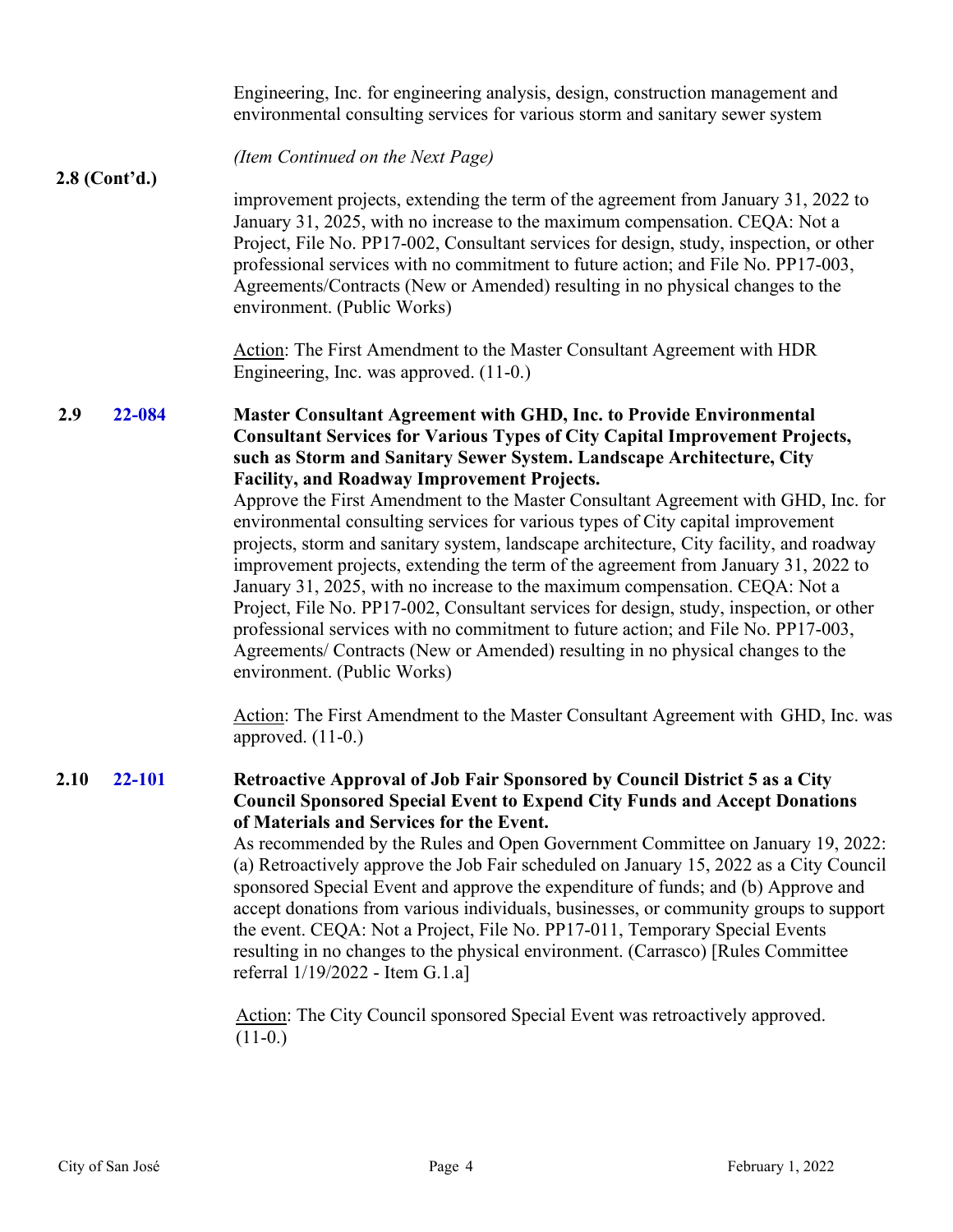## **3. STRATEGIC SUPPORT**

## **3.1 Report of the City Manager, Jennifer Maguire (Verbal Report)**

City Manager, Jennifer Maguire recognized Products-Projects Manager, Information Technology Department, Sudheer Vangati for his Wireless Connectivity Hero Award presented by Cambium Networks. The City Manager also collectively thanked the supporting staff of the Information Technology Department for their collaborative work on high speed implementations of Wi-Fi in Downtown San José.

### **3.2 Labor Negotiations Update.**

### **3.3 22-085 Conditional Vacation of a 10-foot wide Public Utility Easement at 1420 University Avenue.**

Conduct a public hearing and adopt a resolution: (a) Approving the report of the Director of Public Works setting forth the facts justifying the conditional vacation of a 10-foot-wide public utility easement at 1420 University Avenue ("Subject Property"); (b) Conditionally vacating the Subject Property, which contains in-place utility facilities that are in use; and (c) After the satisfaction of the conditions to the vacation, directing the City Clerk to record a certified copy of the resolution of vacation with the Office of the Recorder, County of Santa Clara. CEQA: Categorically Exempt, File No. ER21-308, CEQA Guidelines Section 15305, Minor Alterations in Land Use Limitations. Council District 6. (Public Works)

Action: **Resolution No. 80361** was adopted. (11-0.)

### **3.4 22-129 Definition of Racial Equity.**

Adopt a resolution accepting the proposed definition of racial equity: "Both a process and an outcome, racial equity is designed to center anti-racism, eliminate systemic racial inequities, and rooted in the acknowledgement of the City of San Jose's historical and existing practices that have led to discrimination and injustices to Black, Indigenous, Latino/a/x, Asian, and Pacific Islander communities. The racial equity process is an explicit, intentional, and continual practice of prioritizing psychologically safe spaces and a sense of belonging for racial groups that have been most negatively impacted in policies and practices. It is action that prioritizes liberation and measurable change, and centers lived experiences of all impacted racial groups. As an outcome, racial equity is achieved when race can no longer be used to predict life outcomes, and everyone can prosper and thrive." CEQA: Not a Project, File No. PP17-009, Staff Reports, Assessments, Annual Reports, and Informational Memos that involve no approvals of any City action. (City Manager) [Deferred from 1/25/2022 - Item 3.5 (22-037)]

Action: **Resolution No. 80362** was adopted. (11-0.)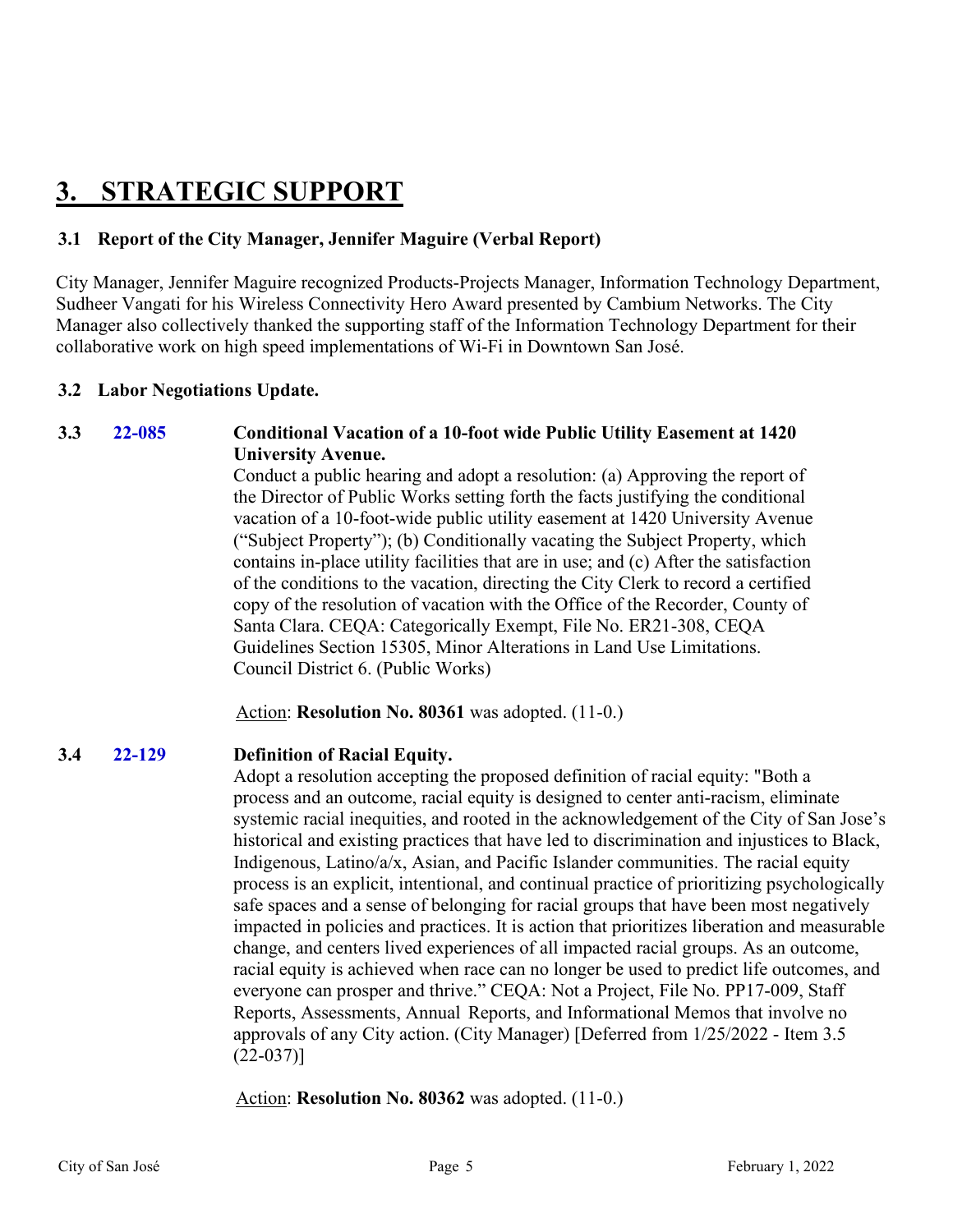### **3.5 22-134 Boards and Commissions Appointment.**

Approve the following Boards and Commissions appointment: (a) Civil Service Commission: (1) Interview applicant and consider appointment to fill one (1) Member-at-Large seat with term ending November 30, 2023. (2) If any vacancies remain, direct the City Clerk to continue recruitment efforts and bring forward additional applicants for consideration. CEQA: Not a Project, File No. PP17-010, City Organizational and Administrative Activities resulting in no changes to the physical environment. (City Clerk) [Rules Committee referral 1/26/2022 - Item A.1.a]

Action: The Boards and Commissions appointments were approved. (11-0.)

## **4. PUBLIC SAFETY SERVICES**

## **5. TRANSPORTATION & AVIATION SERVICES**

### **5.1 22-087 Addendum to the Amendment to the Norman Y. Mineta San José International Airport Master Plan Environmental Impact Report for the Outdoor Advertising Digital Billboards.**

(a) Adopt a resolution approving the Addendum to the Amendment to the Norman Y. Mineta San José International Airport Master Plan Environmental Impact Report (EIR) (SCH# 2018102020), certified by the San José City Council on April 18, 2020 (Resolution No. 79497), in accordance with the California Environmental Quality Act. (b) Conduct a Public Hearing regarding the Project Plan for two Outdoor Advertising Digital Billboards under the "Norman Y. Mineta San José International Airport City of San José Advertising Concession Agreement by and between the City of San José and Clear Channel Outdoors Inc. with estimated annual revenue to the Airport of \$490,000 and reaffirm the project plan. CEQA: US 101 Electronic Signs Addendum, File No. ER21-015. Council District 3. (Airport) [Deferred from 11/30/2021 - Item 5.2 (21-2486)]

### **DEFERRED TO 2/15/2022 PER ADMINISTRATION.**

### **5.2 22-089 Charcot Avenue Extension.**

As recommended by the Rules and Open Government Committee on January 5, 2022: (a) Direct the City Manager to no longer move forward with the construction of the Charcot Avenue Extension project and take any steps necessary to cease progress on the project. (b) Direct the City Manager to divert the remaining \$3.9 million in budgeted CIP funds initially reserved for the Charcot Avenue Extension project to either the Mabury/Berryessa/101 project or the Zanker Road/101 project. CEQA: Not a Project, File No. PP17-008, General Procedure and Policy Making resulting in no changes to the physical environment. (Mayor, Cohen, Peralez, Foley) [Rules Committee referral 1/5/2022 - Item G.2]

Action: The direction to no longer move forward with the construction of the Charcot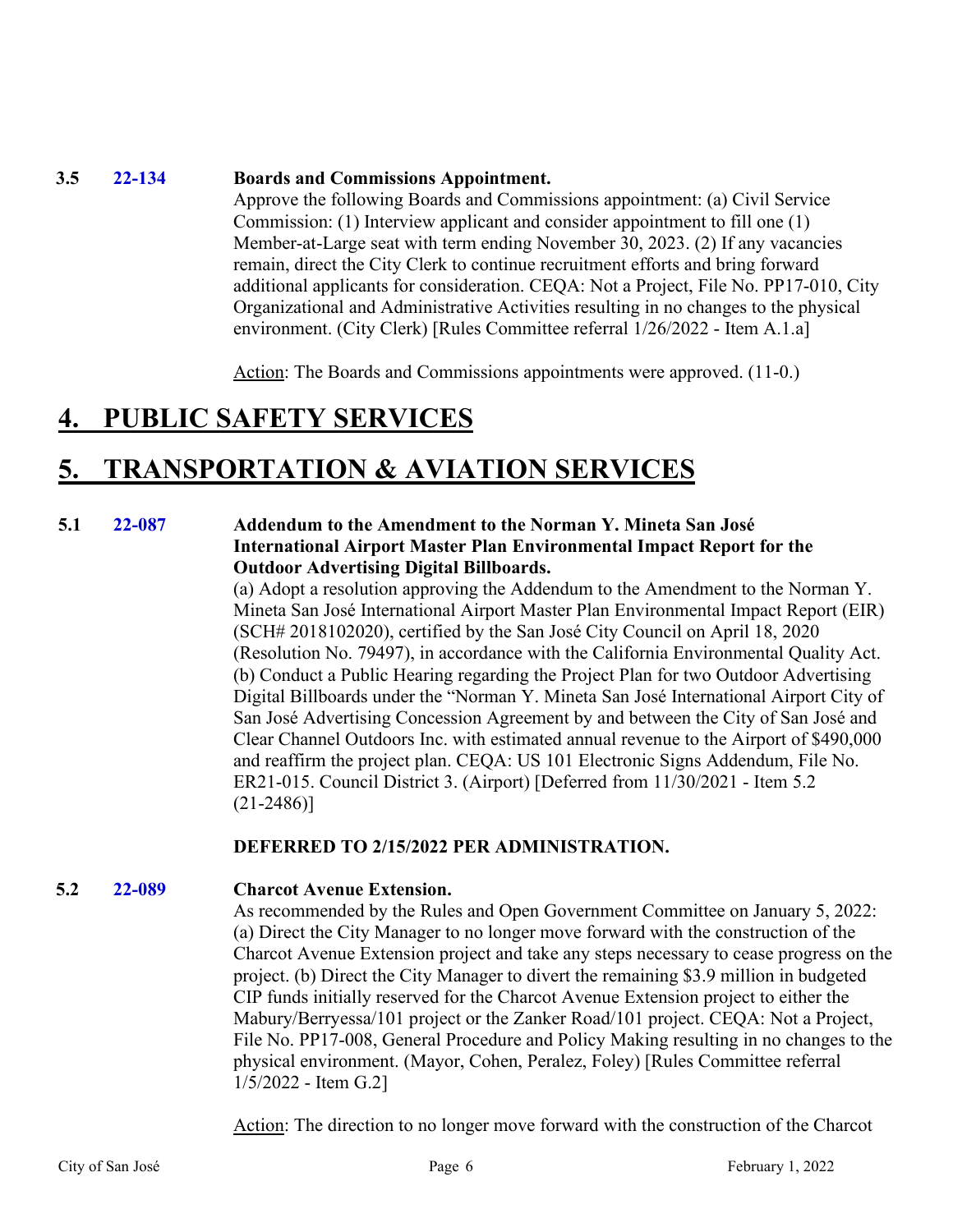### **5.3 22-131 Community Forest Management Plan.**

Adopt a resolution approving the Community Forest Management Plan. CEQA: Not a Project, File No. PP17-002, Consultant services for design, study, inspection, or other professional services with no commitment to future action. (Transportation) [Deferred from 12/14/2021 - Item 5.1 (21-2567), 1/25/2022 - Item 5.2 (22-041)]

### **DEFERRED TO 2/8/2022 PER ADMINISTRATION.**

## **6. ENVIRONMENTAL & UTILITY SERVICES**

## **7. NEIGHBORHOOD SERVICES**

## **8. COMMUNITY & ECONOMIC DEVELOPMENT**

### **8.1 22-132 Approval of a Downtown High-Rise Residential Tax and Fee Waiver for the Carlysle at 51 Notre Dame Street.**

Conduct a public hearing to approve an economic development tax and fee waiver in connection with a reduction in construction taxes and the Affordable Housing Impact Fee for a downtown residential high-rise at 51 Notre Dame Street in the amount of \$4,390,599 pursuant to California Government Code Section 53083 and Open Government Resolution No. 77135 Section 2.3.2.6.C. CEQA: Addendum to the Downtown Strategy 2040 Final Environmental Impact Report and addenda thereto, Planning File No. SP20-020. Council District 3. (Economic Development and Cultural Affairs/Housing) [Deferred from 1/25/2022 - Item 8.1 (22-042)]

## **DEFERRED PER ADMINISTRATION.**

## **9. REDEVELOPMENT – SUCCESSOR AGENCY**

## **10. LAND USE**

### **10.1 Land Use on Consent Calendar**

No Land Use items on Consent Calendar.

### **END OF CONSENT CALENDAR**

### **10. Land Use - Regular Agenda**